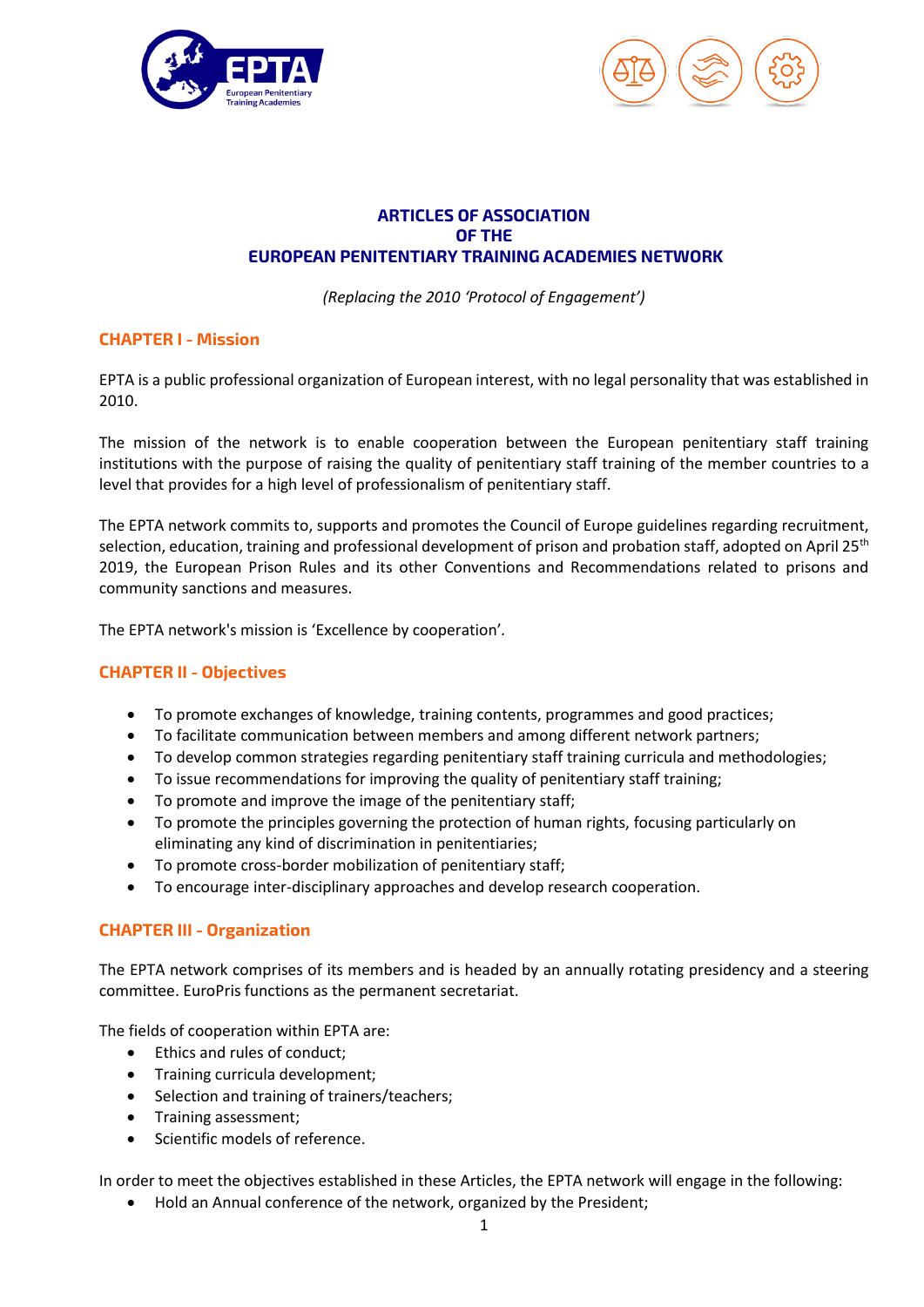



- Organize thematic seminars and workshops;
- Disseminate information and share knowledge of their practical experiences;
- Exchange of correctional staff, students and trainers, as well as job-shadowing activities;
- Set up special interest groups to work on specific topics;
- Set up effective digital communications tools, including a website;
- Cooperate with other relevant organisations.

# **CHAPTER IV – Presidency**

EPTA has an annually rotating Presidency. The EPTA President is elected annually from one of the member institutions. The election takes place at the Annual conference. Each EPTA member can apply for the Presidency. Before or during the conference members can express their interest to the sitting President. When several members apply for the Presidency, an open voting process is initiated, leading to the election of the member with a majority of votes.

If no candidate is available at the conference, the position will be awarded to the first candidate expressing interest after the conference. The Presidency term starts the month following the Annual conference or as soon as a new President has been appointed after the conference. The institution holding the presidency organizes the Annual EPTA Conference.

During the Presidency, the EPTA President has the following duties:

- Act in accordance with EPTA mission and objectives;
- Organize the Annual EPTA conference and draft Annual conference report;
- Cooperate with other relevant network organizations;
- Represent EPTA at related conferences and events;
- Participate in EPTA Steering Committee meetings;
- Coordinate with EuroPris Secretariat the dissemination and publication of information;
- Conclude cooperation agreements with other organizations on behalf of the network after consulting its members for validation;
- Validate membership application forms and sign EPTA membership certificates;

## **CHAPTER V – Secretariat**

EuroPris has been assigned as permanent EPTA Secretariat in order to provide for sustainability and consistency of the organisation, membership and work of EPTA.

If there is no external funding EuroPris delivers these services and involved staff costs free of charge. The Services are delivered to all EPTA members, not dependent on their membership of EuroPris.

EuroPris is a permanent member of the Steering Committee.

The responsibilities of the EPTA Secretariat are the following:

- Membership administration and communication;
- Maintaining EPTA archive of general and procedural documents;
- Central point of contact for (potential) EPTA members and external organisations;
- Communication and coordination of activities with EPTA President;
- Participation in EPTA Steering Committee meetings;
- Building and maintaining the EPTA website;
- Developing and maintaining the EPTA house style;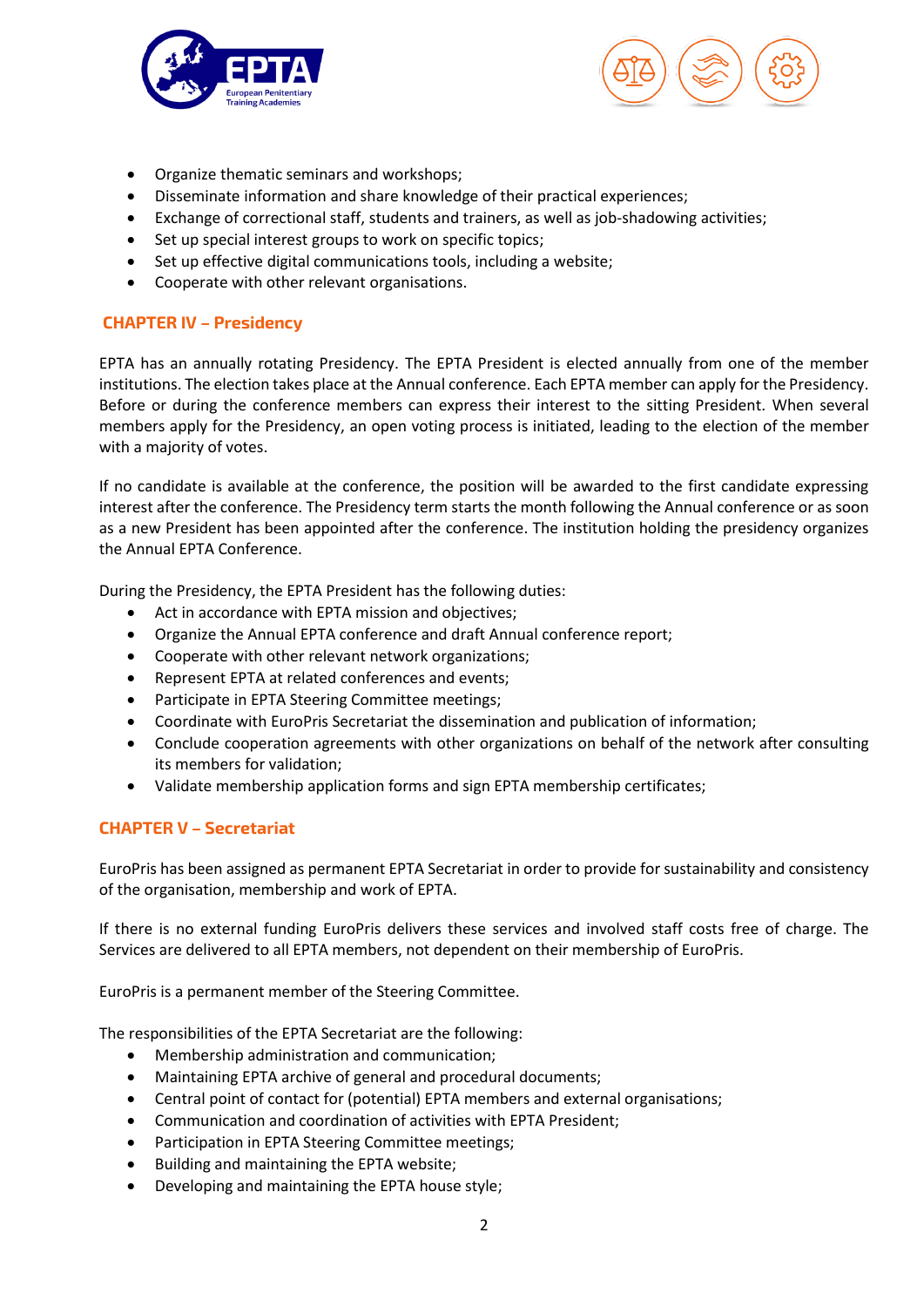



- Issuing bi-annual EPTA newsflash;
- Linkage to the work and activities of EuroPris;
- Dissemination of EPTA information through various media (printed and digital).

# **CHAPTER VI – Steering Committee**

The general strategy for the development of the EPTA network is determined by the EPTA members during the Annual conference. The Steering Committee (SC) guides and supports EPTA in its strategic development.

The SC supports the President in the preparation of the Annual conference and other organisational issues.

The SC comprises of a minimum of five and maximum of seven members including the EPTA President and the EuroPris representative. The EPTA President is for the duration of the Presidency member of the Steering Committee. EuroPris is a permanent member. The other Steering Committee members are elected by the members for four years per term and a maximum of two terms.

EPTA members are informed one month before the Annual conference if elections for the SC will take place and are invited to submit nominations. The EPTA member institution nominates their candidate for the Steering Committee election. The candidates that receive the most votes from members at the Annual conference will be elected.

Each EPTA member is expected to be represented in the Steering Committee at some point. Each EPTA member can only be represented with one person in the Steering Committee. It is preferred that only the elected member attends the Steering Committee meetings on behalf of their institution.

Responsibilities of the Steering Committee are:

- Conducting SC meetings;
- Drafting EPTA procedural documents;
- Proposing to members organisational or procedural changes;
- Strategic advice on EPTA's functioning, activities and relations to external organisations;
- Advising on the contents of the Annual conference.

The work of the SC is carried out via exchanges by emails, video-conferences or occasional meetings. If no funding is available, costs involved in the participation at the Steering Committee meetings are covered by the institution of SC member.

#### **CHAPTER VII - Annual EPTA Conference**

The annual EPTA Conference represents the defining event of the EPTA network and is organized each year by the institution that holds the Presidency.

The President establishes the period, the agenda and the location, in collaboration with the Secretariat and the Steering Committee. The President sends an invitation to all EPTA member institutions, at least 90 days before the date of the Conference including the costs of registration fee if any.

In order to participate at the Annual conference, each EPTA member institution delegates a maximum of 2 representatives, one of them being authorized to vote.

Without external funding, the host institution may request a participation fee to be paid prior to the conference through a procedure defined by the host institution. The participants would need to cover their own expenses